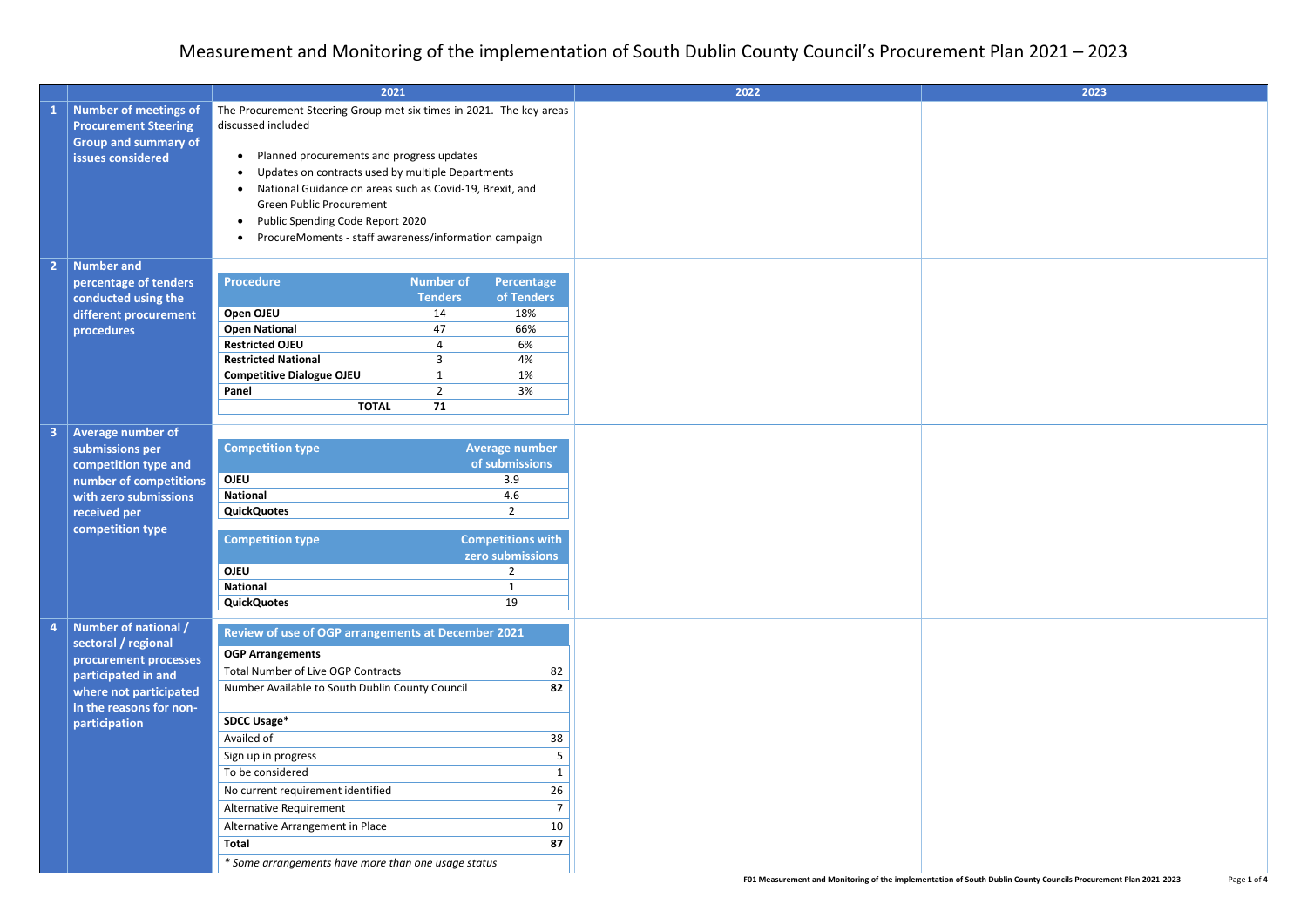|                                          | 2021                                                                  |                                                       | 2022                                                                                          |
|------------------------------------------|-----------------------------------------------------------------------|-------------------------------------------------------|-----------------------------------------------------------------------------------------------|
|                                          |                                                                       |                                                       |                                                                                               |
|                                          | Review of use of LGOPC arrangements at December 2021                  |                                                       |                                                                                               |
|                                          | <b>LGOPC Arrangements</b>                                             |                                                       |                                                                                               |
|                                          | Total Number of Live LGOPC Arrangements                               | 15                                                    |                                                                                               |
|                                          | Number Available to South Dublin County Council                       | 13                                                    |                                                                                               |
|                                          |                                                                       |                                                       |                                                                                               |
|                                          | <b>SDCC Usage</b>                                                     | 7                                                     |                                                                                               |
|                                          | Availed of                                                            | <sup>0</sup>                                          |                                                                                               |
|                                          | Sign up in progress<br>To be considered                               | 0                                                     |                                                                                               |
|                                          | No current requirement identified                                     |                                                       |                                                                                               |
|                                          | Alternative Requirement                                               | $\overline{2}$                                        |                                                                                               |
|                                          | Alternative Arrangement in Place                                      | -1                                                    |                                                                                               |
|                                          | <b>Total</b>                                                          | 14                                                    |                                                                                               |
|                                          |                                                                       |                                                       |                                                                                               |
|                                          | Review of use of regional arrangements at December 2021               |                                                       |                                                                                               |
|                                          | <b>Regional Arrangements*</b>                                         |                                                       |                                                                                               |
|                                          | Total Number of DCC, FCC, DLR Contracts available to SDCC             | 25                                                    |                                                                                               |
|                                          |                                                                       |                                                       |                                                                                               |
|                                          | <b>SDCC Usage**</b>                                                   |                                                       |                                                                                               |
|                                          | Availed of                                                            | 9                                                     |                                                                                               |
|                                          | Sign up in progress                                                   | 0                                                     |                                                                                               |
|                                          | To be considered                                                      | 0                                                     |                                                                                               |
|                                          | No current requirement identified                                     | 9                                                     |                                                                                               |
|                                          | Alternative Requirement                                               |                                                       |                                                                                               |
|                                          | Alternative Arrangement in Place                                      |                                                       |                                                                                               |
|                                          | <b>Total</b>                                                          | 25                                                    |                                                                                               |
|                                          | * A number of arrangements are also available from other              |                                                       |                                                                                               |
|                                          | central purchasing bodies, such as TII and NTA.                       |                                                       |                                                                                               |
|                                          | ** Some arrangements may have more than one usage status              |                                                       |                                                                                               |
|                                          |                                                                       |                                                       |                                                                                               |
| <b>Number of</b><br>procurement training | The Procurement Unit, in partnership with the HR Training Unit,       |                                                       |                                                                                               |
| sessions held for staff                  | organised a number of procurement related training sessions for staff |                                                       |                                                                                               |
| and summary of items                     | during 2021. Due to the coronavirus pandemic these were delivered     |                                                       |                                                                                               |
| covered                                  | online. These are summarised below:                                   |                                                       |                                                                                               |
|                                          | No. of<br>Title                                                       | Summary of Items                                      |                                                                                               |
|                                          | sessions                                                              | Covered                                               |                                                                                               |
|                                          | $\mathbf{3}$<br><b>Understanding European</b>                         | The public procurement                                |                                                                                               |
|                                          | <b>Public Procurement Rules</b><br>(each lasting<br>3 half days)      | rules, and how to manage<br>a tender process.         |                                                                                               |
|                                          | <b>Public Spending Code</b><br>3                                      | Intended for staff with                               |                                                                                               |
|                                          | (each lasting                                                         | responsibility for projects                           |                                                                                               |
|                                          | a half day)                                                           | or manage budgets that<br>fall within requirements of |                                                                                               |
|                                          |                                                                       | the Public Spending Code.                             |                                                                                               |
|                                          |                                                                       |                                                       | F01 Measurement and Monitoring of the implementation of South Dublin County Councils Procurer |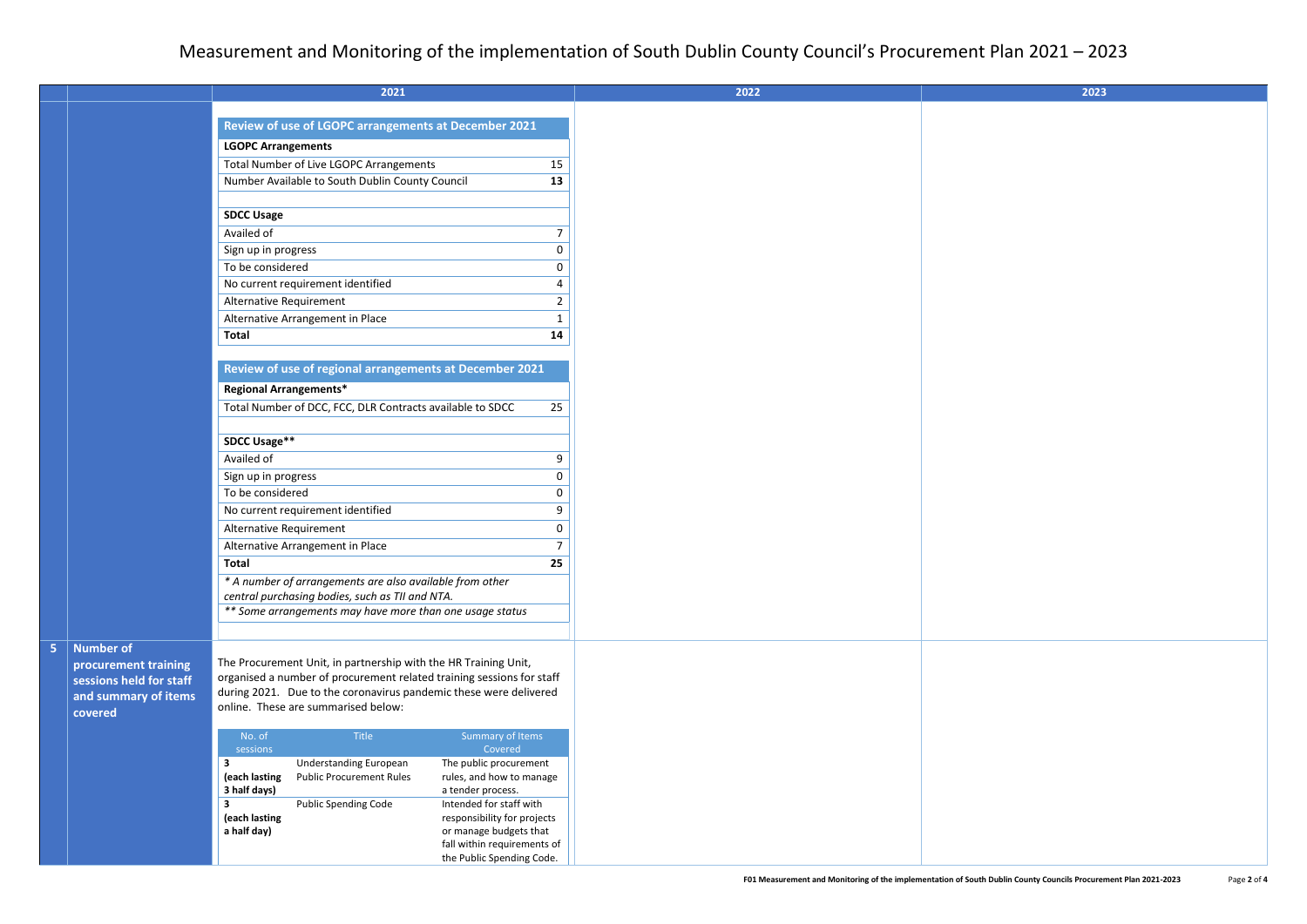|                  |                                                                                | 2021<br>The areas covered<br>included:<br>• Key Provisions of the<br>Code and overview of<br>December 2019<br>updates;<br><b>Financial Appraisal</b><br>$\bullet$<br>tools and techniques<br>for capital projects;<br>Key provisions for<br>$\bullet$<br>revenue expenditure<br>$\overline{2}$<br>Knowledge sharing sessions<br>Two sessions were held |                                                                                                                                                                                                                                                                                                                                                                  |      |            |  |
|------------------|--------------------------------------------------------------------------------|--------------------------------------------------------------------------------------------------------------------------------------------------------------------------------------------------------------------------------------------------------------------------------------------------------------------------------------------------------|------------------------------------------------------------------------------------------------------------------------------------------------------------------------------------------------------------------------------------------------------------------------------------------------------------------------------------------------------------------|------|------------|--|
|                  |                                                                                | (1 hour)<br>focusing on benefits of<br>frameworks, and IT<br>procurements.<br>Short staff training videos were prepared inhouse and provide a<br>resource for staff to upskill on particular topics:<br>Title<br>Summary of Items<br>Covered                                                                                                           |                                                                                                                                                                                                                                                                                                                                                                  |      |            |  |
|                  |                                                                                |                                                                                                                                                                                                                                                                                                                                                        | An introduction to<br>A high-level introduction<br>procurement procedures in<br>to the Council's<br><b>South Dublin County Council</b><br>procurement procedures<br>(Induction training)<br>A practical overview of the<br><b>QuickQuotes</b><br>Quick Quotes Procedure<br><b>Contracts Database</b><br>How to use the database<br>and standardised<br>processes |      |            |  |
|                  |                                                                                | <b>Procurement References</b><br>What are procurement<br>references and how to use<br>them.<br>Other centrally led procurement training was also attended by relevant<br>South Dublin County Council staff in 2021, such as the Office of<br>Government Procurement's webinars.                                                                        |                                                                                                                                                                                                                                                                                                                                                                  |      |            |  |
| 6 <sup>1</sup>   | <b>Number of revenue</b>                                                       |                                                                                                                                                                                                                                                                                                                                                        |                                                                                                                                                                                                                                                                                                                                                                  |      |            |  |
| suppliers in the | different expenditure                                                          | <€25,000<br>€25000 - €50,000<br>€50,000 - €215,000                                                                                                                                                                                                                                                                                                     |                                                                                                                                                                                                                                                                                                                                                                  |      | 1102<br>75 |  |
| thresholds       |                                                                                |                                                                                                                                                                                                                                                                                                                                                        |                                                                                                                                                                                                                                                                                                                                                                  |      | 86         |  |
|                  |                                                                                | €215,000 - €5,382,000                                                                                                                                                                                                                                                                                                                                  |                                                                                                                                                                                                                                                                                                                                                                  |      | 38         |  |
|                  | Above €5,382,000<br>1                                                          |                                                                                                                                                                                                                                                                                                                                                        |                                                                                                                                                                                                                                                                                                                                                                  |      |            |  |
|                  |                                                                                | <b>TOTAL</b>                                                                                                                                                                                                                                                                                                                                           |                                                                                                                                                                                                                                                                                                                                                                  | 1302 |            |  |
| 7                | Percentage change in                                                           |                                                                                                                                                                                                                                                                                                                                                        |                                                                                                                                                                                                                                                                                                                                                                  |      |            |  |
|                  | Value<br>3% decrease in 2021 compared to 2020 activity<br>the number and value |                                                                                                                                                                                                                                                                                                                                                        |                                                                                                                                                                                                                                                                                                                                                                  |      |            |  |
|                  | of LVP card transactions                                                       | <b>Transactions</b>                                                                                                                                                                                                                                                                                                                                    | 12% increase in 2021 compared to 2020 activity                                                                                                                                                                                                                                                                                                                   |      |            |  |
|                  |                                                                                |                                                                                                                                                                                                                                                                                                                                                        |                                                                                                                                                                                                                                                                                                                                                                  |      |            |  |